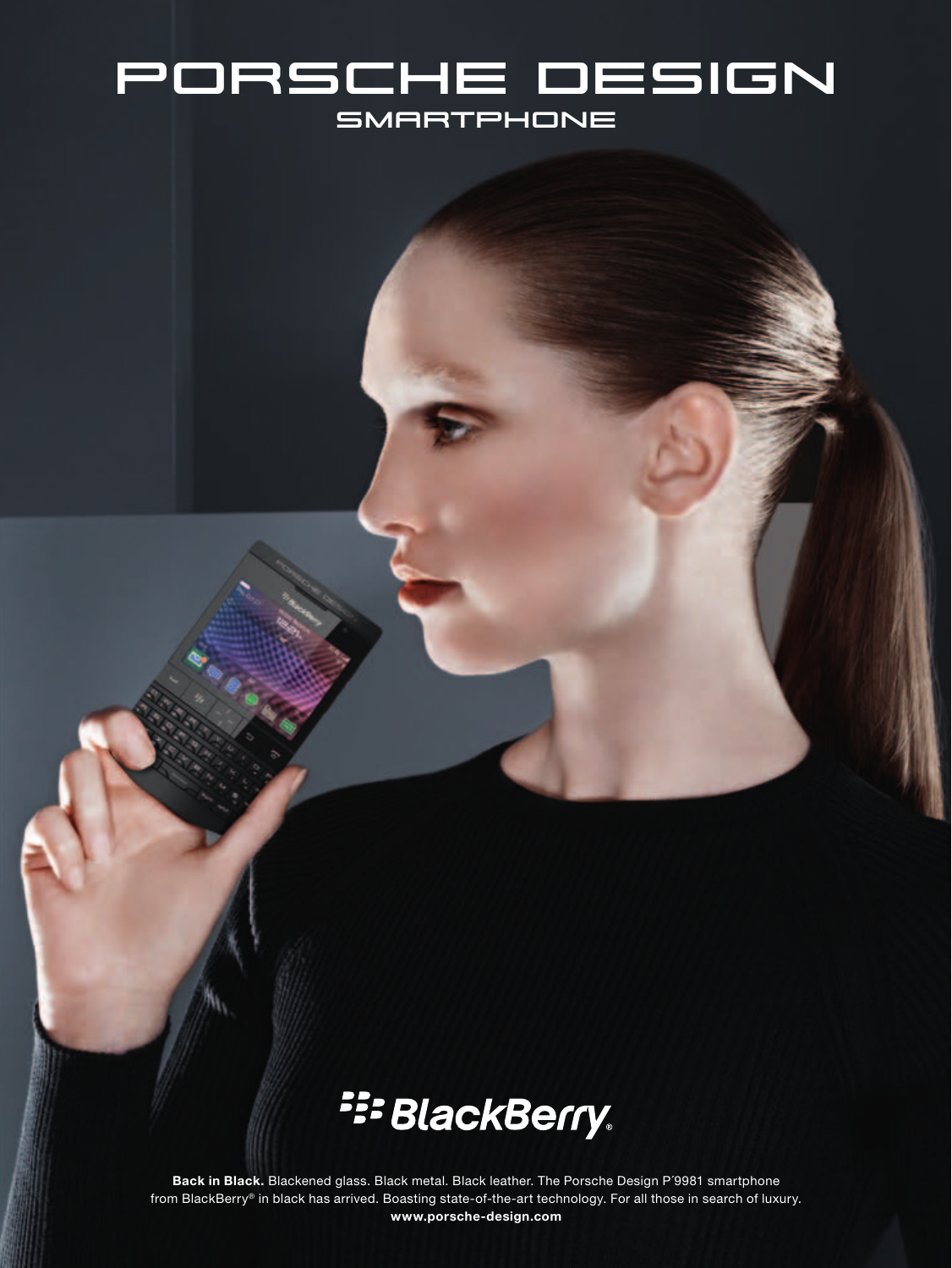#### **KRONE**

# **HEAVY LIFTING** TOUGH COMPETITION in the Trailer Market

Krone, a German company specializing in commercial trailers, provides customized solutions to transport companies. To successfully withstand price wars, it pursues a consistent efficiency program—and not only in production.

**A** SVEN HEITKAMP

*<u>Oxnone</u>* 

PHOTO\_KRONE

PHOTO\_KRONE

MAN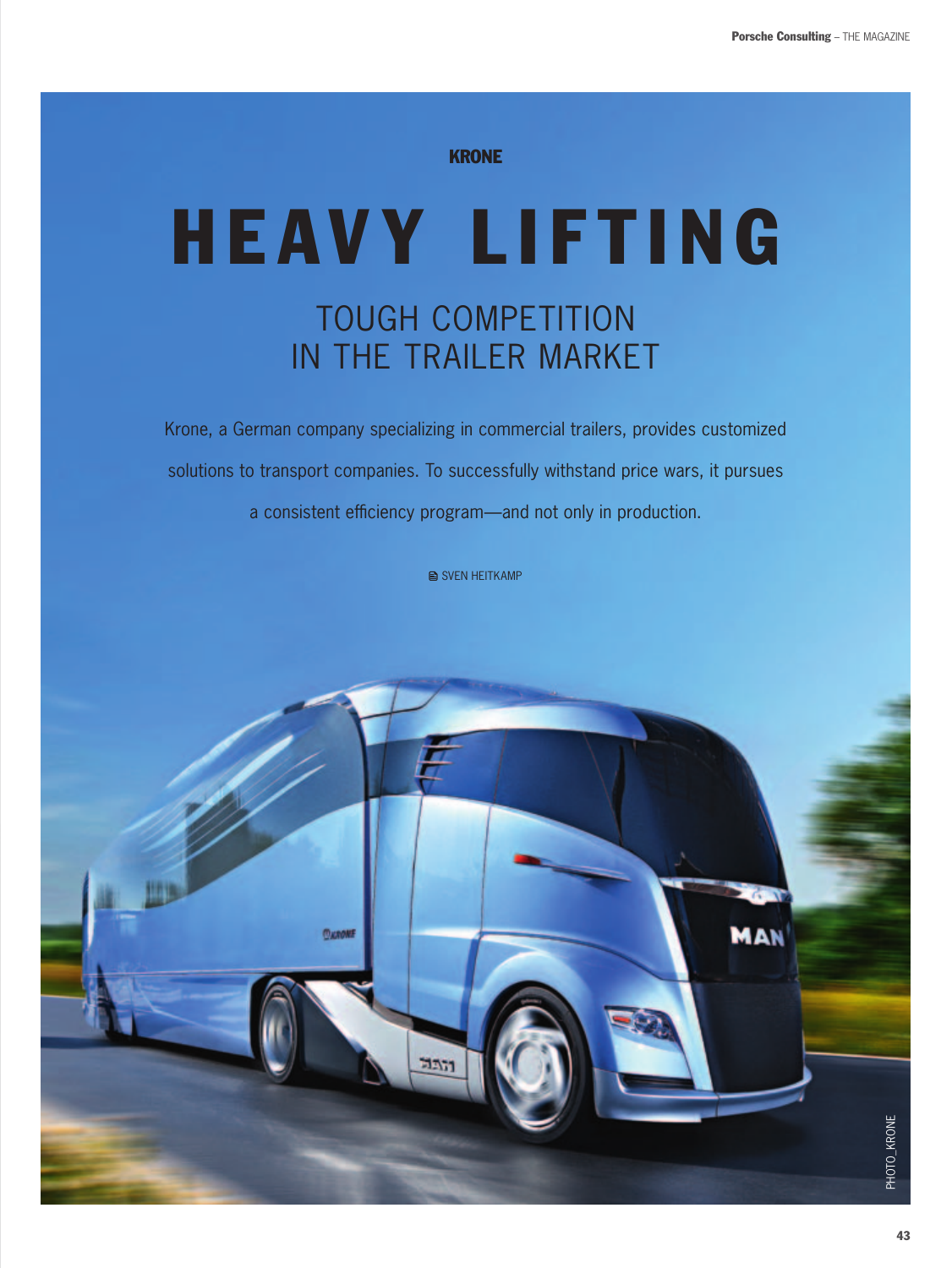

teel skeletons spanning 25 square meters float across the factory hall on a fully automated overhead conveyor system—these are unpainted chassis platforms on their way to the blasting, electrophoretic deposition, and powder-coating stations. Not far away, Hannes Hansen uses a heavy yellow pneumatic screwdriver to

tighten the bolts on wheel hubs with the exact level of torque. Ten bolts are needed to secure these wheels, which are one meter in diameter. Clacking and hissing sounds rise from the assembly line before the semi-finished platform rolls on to the next work station.

Hansen's colleagues will soon be mounting components marked with a simple blue symbol—a stylized crown, the insignia of the family-owned Bernard Krone company. One of Europe's largest trailer manufacturers, it is headquartered in Emsland, a flat and sparsely populated region in northwestern Germany. It currently manufactures 27,000 semi-trailers, trailers, and container chassis a year, or around 120 a day. "We produce 1,500 meters of semi-trailer every day," remarks company head Bernard Krone.

Krone's trailers are on the roads in many parts of the world. The Krone Group has member companies throughout Europe as well as in Morocco and Algeria, sales offices in the United Kingdom, France, the Netherlands, Russia, Hungary, and Kazakhstan, and plants in Denmark and Turkey. Only about a third of its commercial trailers



High flyers: after the electrophoretic deposition station, the steel semi-trailer chassis are laid with cables for their individual superstructures.

are sold in Germany, with the other two-thirds sold primarily in Scandinavia, Central Europe, and Eastern Europe. A growing level of activity abroad is helping the vehicle maker deal with ever shorter market cycles. Although business declined significantly in 2010, the Krone Group recently posted revenues of 1.4 billion euros—nearly a record. "There's always a market somewhere that's doing better," says the 35-year-old CEO, who took over the company in 2010 from his father, Dr. Bernard Krone.

Commercial trailers account for the lion's share of the Krone Group's revenues, or 880 million euros, although high-grade agricultural machines such as harvesters, forage wagons, and balers are produced and sold worldwide as well. In contrast to the forty-ton trucks that barrel down the highway at constant speeds, however, this mediumsized company is buffeted by frequent fluctuations on the market. Swings in the overall economic situation hit not only freight transport, but also the suppliers of transport companies, chief among them the vehicle makers. "When the market slows down we notice it immediately," says Krone. "First in used vehicles, then in replacement parts, and finally in new vehicles—all within a matter of weeks." Conditions have become tougher, markets are more volatile, and customers are placing very high demands. Price wars in the global transport and logistics business are brutal, fuel prices and taxes are rising, and profit margins are narrowing. "Prices are being cut close to the bone," laments Krone. "Many transport companies are not earning nearly as much as they actually should. In Europe, logistics are unfortunately not viewed as added value, but rather as a necessary evil."

As a result, a fierce struggle to eliminate competitors has been waged in the commercial vehicle sector too. Only one other major provider and a few regional companies have survived the latest crises, according to Krone. And his company. A maker of premium trailers, it has withstood the pressure on prices by representing the highest quality and safety, the lowest lifecycle costs, and creativity in meeting a myriad of customer needs, if necessary with its own innovations. "We employ a modular system in our production, and use a vast array of standard components to supply all manner of customized products—depending on load types, driving requirements, and industry needs," says Krone.

To hold its own on the market and to keep its production sites running, the company has supported or acquired distressed suppliers and customers. A major key to its success has been the large-scale customers who order more than 2,000 trailers a year. "We are the preferred supplier for large fleets that replace their vehicles on a continuous basis," reports Krone. Of the company's 2,000 active customers, the top 20 account for one-third of sales. They lay a stable foundation in a shaky market.

 $\rightarrow$ A low vertical range of manufacture of around 15 percent has proven to be a blessing. It means that Krone can provide advance warning to its suppliers of drops in demand. "The risk of market fluctuations is spread across many shoulders," says Krone. The company also has a intelligent personnel management system with work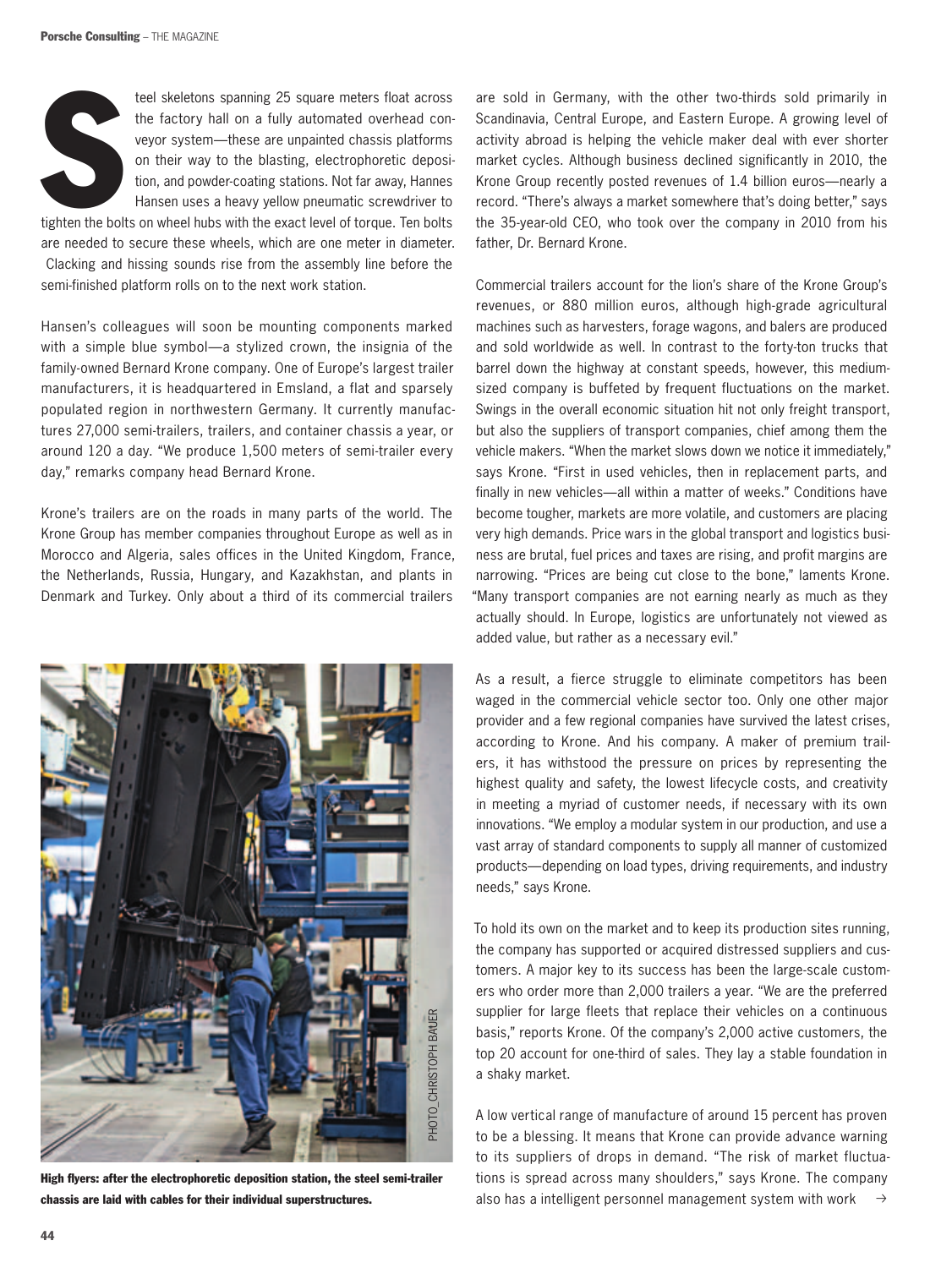### FROM HORSESHOES TO "MEGA LINERS"

The history of the Krone Group is a success story spanning four generations of an enterprising family. In 1906 Bernhard Krone started his company at a blacksmith's shop and yard he inherited in the country village of Spelle in the Emsland region. Since then Bernhard's son, grandson, and great-grandson—all named Bernard—have expanded the small shop into a growing and globally active group of companies producing agricultural machinery and commercial trailers. And the story continues.

Company director "Bernard IV," who grew up with two older sisters, took over the company in 2010 at the age of 32. As his father said at the time, "Now it's your turn." Bernard Senior continues to consult on general matters as part of the advisory board, but stays out of day-today operations. "We wanted to be clear about roles," says the current company head. He never viewed the heavy responsibility as a burden, and in fact started preparing for the job as a child.

The Krone family maintains its traditions. Large busts of the founder stand outside company headquarters in Spelle and Werlte, and portraits of past generations hang in the administrative offices. The family is firmly anchored in the region, with both Werlte and Spelle long ago naming streets after Bernard Krone.



Strong foundation: Company director Bernard Krone builds on the legacy of his great-grandfather Bernhard—shown here in his blacksmith's overalls. This statue greets visitors to the company site in Werlte.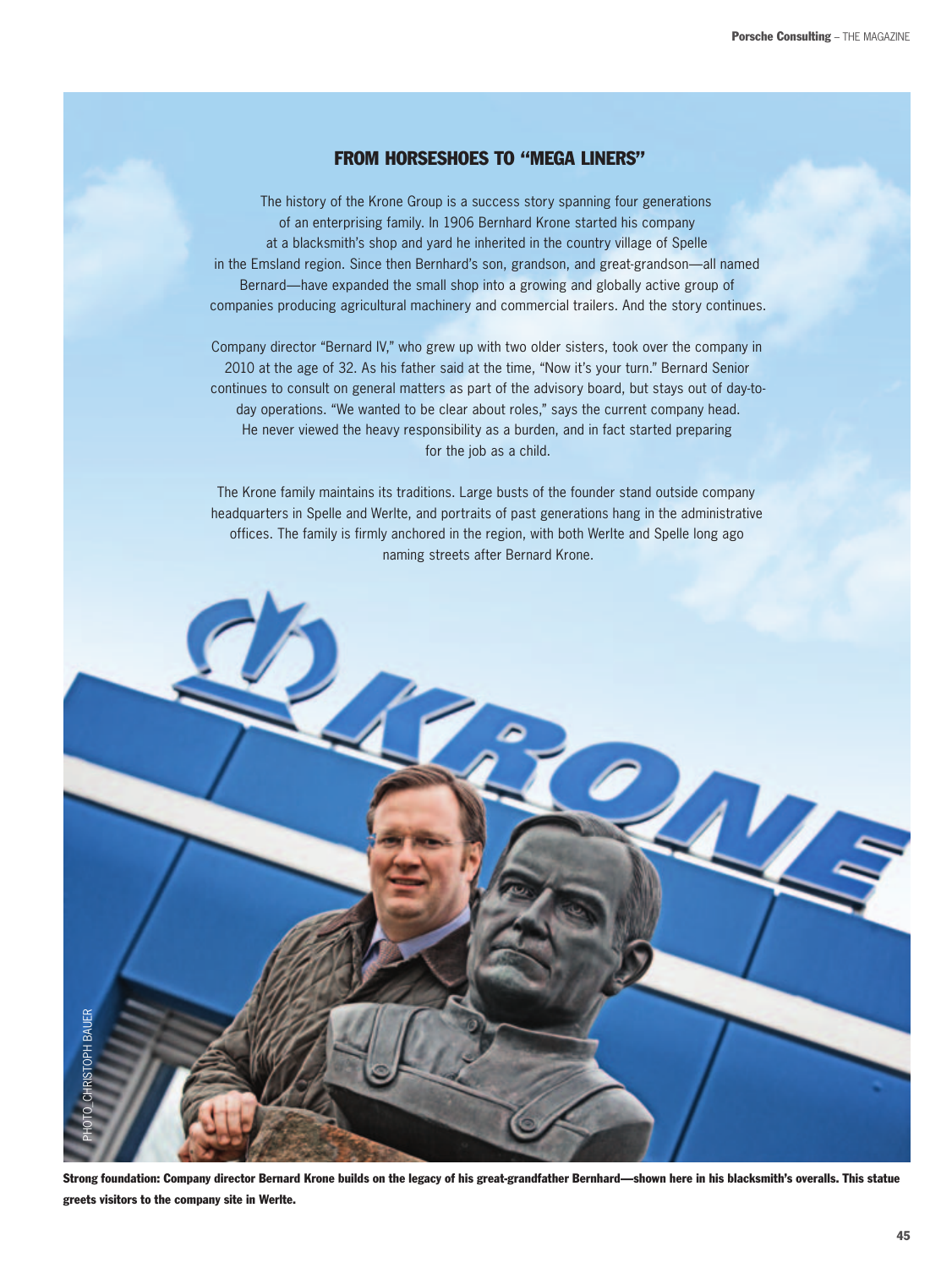### CUTTING PURCHASING COSTS

*As Krone's example shows, material costs can have a big effect on the bottom line.*

Base frame, chassis, superstructure: Krone uses what amounts to an enormous modular system to make its truck trailers and semi-trailers. The different types of trailers are assembled piece by piece from a store of around 20,000 different components. Finished steel base frames 13 meters in length are first furnished with cables and air hoses, then with axles, chassis platforms, and brakes, and finally with posts, plug-in systems, fronts, boxes, collision guards, ladders, tailgates, and tarps. Some 1,200 metric tons of materials are used every day, from a total of 530 suppliers.

Makers of commercial vehicles have seen their profits squeezed over recent years due to market conditions in Europe—even though their turnovers have risen. The first thing Porsche Consulting did, therefore, was to analyze the components of the enormous modular system in order to identify superfluous production costs and ultimately to optimize purchasing. "We surmised that here is where Krone could achieve the best results," says Principal Andreas Baier, "because it uses a very high volume of materials and has a vertical range of manufacture of only about 15 percent." The aim was to reduce the share of material costs from 89 to 83 percent. And already in the first year the company was able to cut costs in the double-digit million range by analyzing the value of its modules, creating new product designs, holding intensive supplier workshops, consolidating its products on offer, and internationalizing procurement.

A thorough analysis quickly revealed that some standard components were of unnecessarily high value, such as paint on invisible locations, sheet steel of excessive thickness, sealings of little use, and front walls polished manually to perfection in places where no one would see them. Unneeded effort, in other words, that generated unnecessary costs. Porsche Consulting also calculated the actual costs of various components from suppliers—enabling it to identify cost pushers and potential savings. With this as a basis, individual contracts could be revised. Demand and capacity management was improved, product groups further consolidated, purchasing processes optimized, and the purchasing department coached. Plans also call for considerably expanding procurement outside Europe in the future, particularly in Asia. Krone has now hired its own value analysis experts, who keep a constant eye on cost trajectories.

And they didn't stop there. Porsche Consulting also looked at how orders are processed and how the design & development and sales departments are organized. By tightening the

chain of communications among customers, sales reps, and production, they increased delivery reliability to well above 90 percent. These are all efficient projects of short duration that help Krone help itself, while giving the company time to put changes systematically into practice and allow the effects to unfold.

"Site analyses like these are important," says Bernard Krone. "When you look at the processes with someone from outside, all of a sudden you start noticing things." The employees are also appreciative, because they were involved in the developments and have been able to contribute their own ideas. A modular strategy will now be developed for Krone's new "Liner 5" generation. And by skillfully managing variants (see page 28) the company is expected to fulfill individual customer wishes even better—solely on the basis of an optimized modular system.



*The Krone Group comprises the Werlte vehicle plant as well as agricultural machinery and agricultural trade and services. Its headquarters are in Spelle, with additional production sites in Herzlake and Lübtheen as well as in Hvam, Denmark and Tire, Turkey.*

*Group revenue in the 2011/2012 business year: 1.39 billion euros, including 878 million euros from the vehicle plant*

*Group export share: 66.6 percent*

*Annual commercial trailer production: 27,000 vehicles, about 70 percent of which are "Profi Liners" and "Mega Liners"*

*Number of employees: 2,055, including 900 at the vehicle plant*

*Commercial trailer sales markets: Germany (34%), Scandinavia (23%), Central Europe (22%), and Eastern Europe (21%)*

Porsche Consulting GmbH – Porschestrasse 1 – 74321 Bietigheim-Bissingen – Germany – Telephone: +49-711-911-12111 – E-mail: contact@porsche-consulting.com – Internet: www.porsche-consulting.com

Porsche Consulting GmbH - Porschesrasse 1 - 74321 Bietigheim-Bissingen - Germany - Telephone: 449-711-91111 - E-mail: contact@porsche-consulting.com - Internet: www.porsche-consulting.com